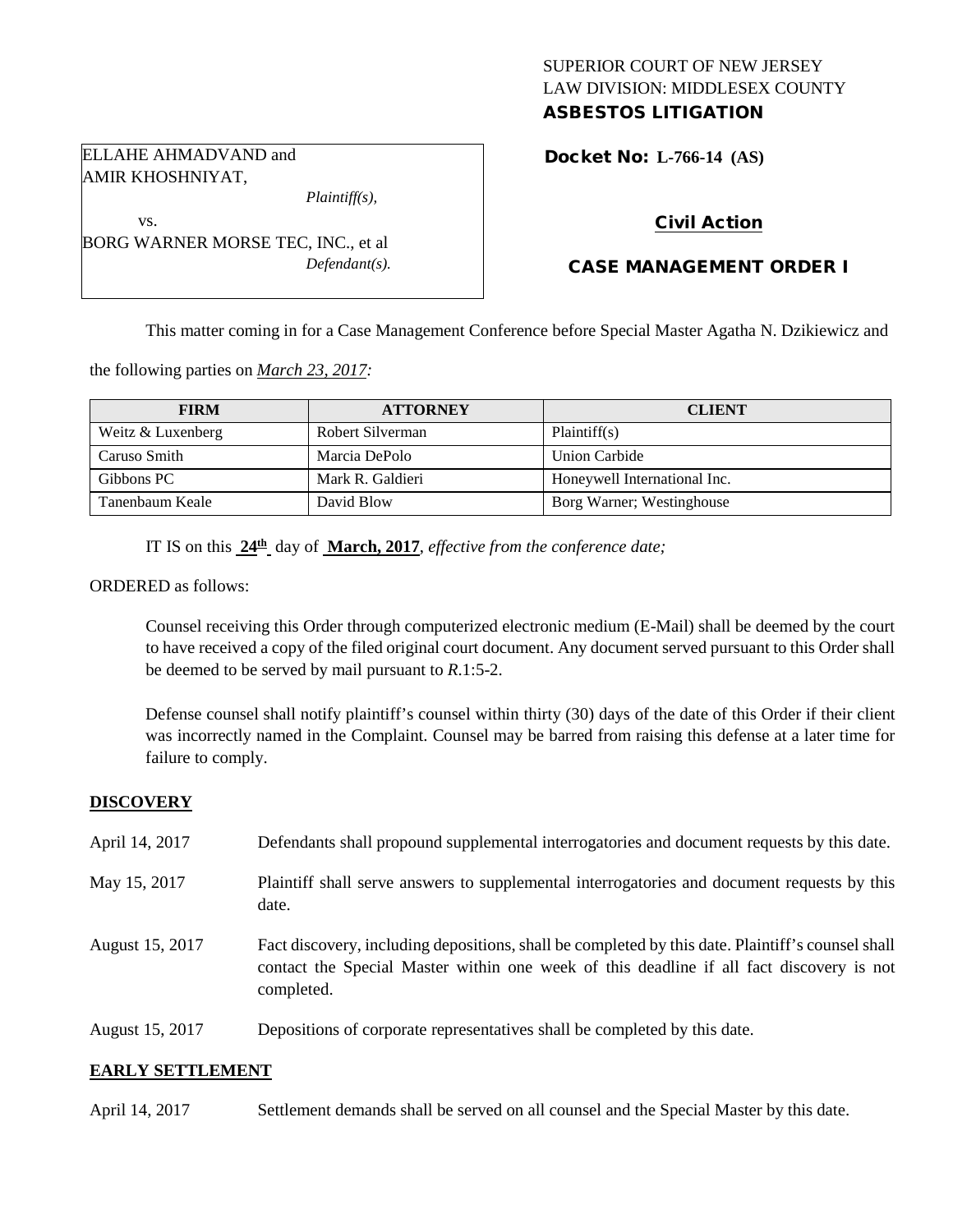# **SUMMARY JUDGMENT MOTION PRACTICE**

| August 18, 2017    | Plaintiff's counsel shall advise, in writing, of intent not to oppose motions by this date. |
|--------------------|---------------------------------------------------------------------------------------------|
| September 1, 2017  | Summary judgment motions shall be filed no later than this date.                            |
| September 29, 2017 | Last return date for summary judgment motions.                                              |

### **MEDICAL DEFENSE**

| April 14, 2017   | Plaintiff shall serve executed medical authorizations by this date.                                                                                                                                                                                      |
|------------------|----------------------------------------------------------------------------------------------------------------------------------------------------------------------------------------------------------------------------------------------------------|
| August 31, 2017  | Plaintiff shall serve medical expert reports by this date.                                                                                                                                                                                               |
| August 31, 2017  | Upon request by defense counsel, plaintiff is to arrange for the transfer of pathology specimens<br>and x-rays, if any, by this date.                                                                                                                    |
| October 31, 2017 | Defendants shall identify its medical experts and serve medical reports, if any, by this date. In<br>addition, defendants shall notify plaintiff's counsel (as well as all counsel of record) of a<br>joinder in an expert medical defense by this date. |

#### **LIABILITY EXPERT REPORTS**

| August 31, 2017 | Plaintiff shall identify its liability experts and serve liability expert reports or a certified expert |
|-----------------|---------------------------------------------------------------------------------------------------------|
|                 | statement by this date or waive any opportunity to rely on liability expert testimony.                  |

October 31, 2017 Defendants shall identify its liability experts and serve liability expert reports, if any, by this date or waive any opportunity to rely on liability expert testimony.

# **ECONOMIST EXPERT REPORTS**

- August 31, 2017 Plaintiff shall identify its expert economists and serve expert economist report(s), if any, by this date or waive any opportunity to rely on economic expert testimony.
- October 31, 2017 Defendants shall identify its expert economists and serve expert economist report(s), if any, by this date or waive any opportunity to rely on economic expert testimony.

## **EXPERT DEPOSITIONS**

November 17, 2017 Expert depositions shall be completed by this date. To the extent that plaintiff and defendant generic experts have been deposed before, the parties seeking that deposition in this case must file an application before the Special Master and demonstrate the necessity for that deposition. To the extent possible, documents requested in a deposition notice directed to an expert shall be produced three days in advance of the expert deposition. The expert shall not be required to produce documents that are readily accessible in the public domain.

#### **PRE-TRIAL AND TRIAL**

November 15, 2017 @ 10:00am Settlement conference. All defense counsel shall appear with authority to negotiate settlement and have a representative authorized to negotiate settlement available by phone. Any request to be excused from the settlement conference shall be made to the Special Master no later than 4:00pm of the day prior to the conference.

\_\_\_\_\_\_\_\_\_\_\_\_\_\_\_\_\_\_\_\_\_\_\_\_\_\_\_\_\_\_\_\_\_\_\_\_\_\_\_\_\_\_\_\_\_\_\_\_\_\_\_\_\_\_\_\_\_\_\_\_\_\_\_\_\_\_\_\_\_\_\_\_\_\_\_\_\_\_\_\_\_\_\_\_\_\_\_\_\_\_\_\_\_\_\_\_\_\_\_\_\_\_\_\_\_\_\_\_\_\_